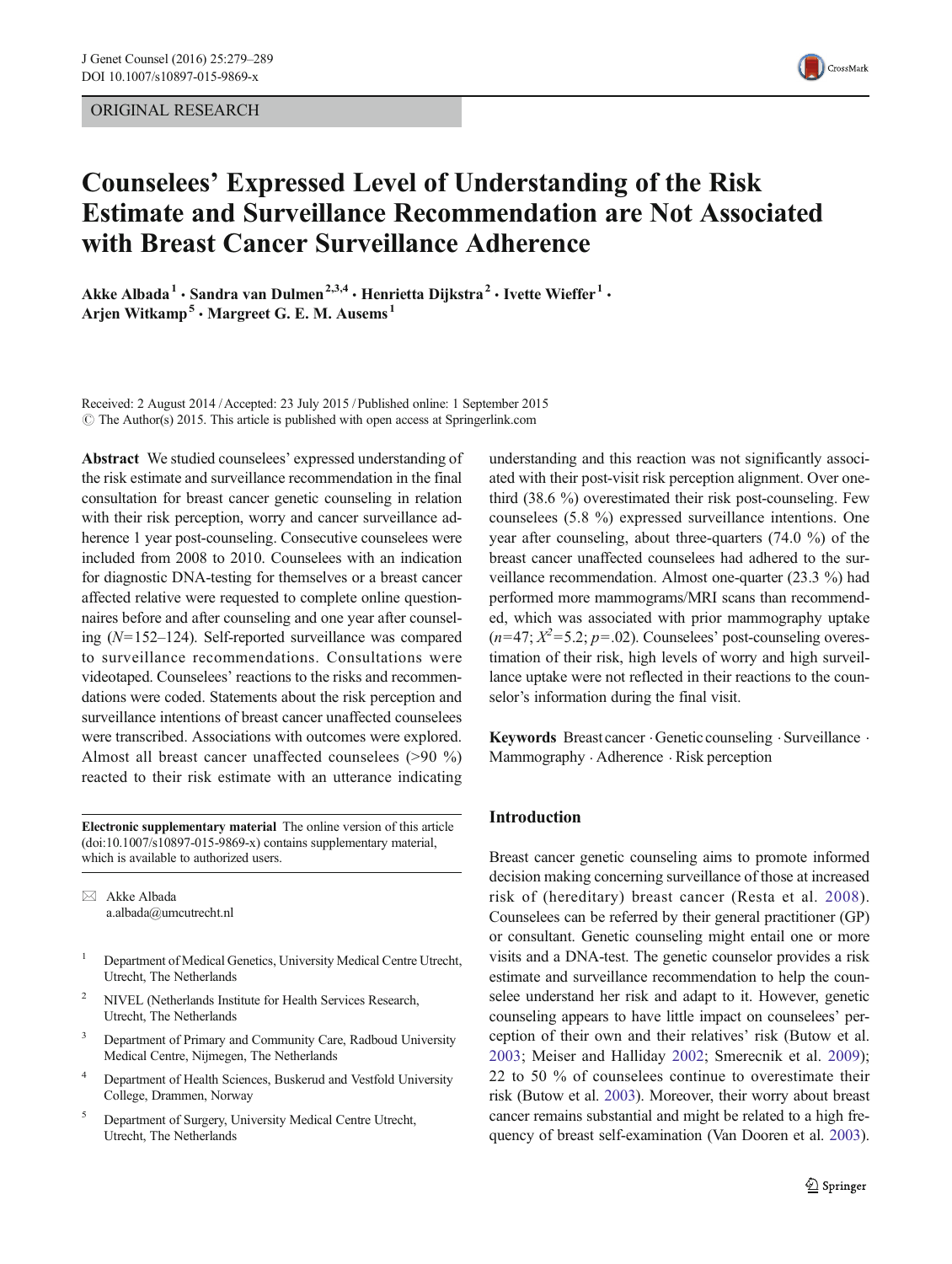Overestimation of their risk and high cancer worry might lead to higher use of breast surveillance than recommended. However, little is known about the adherence to the surveillance recommendation of a large group of counselees, namely those who were the first in their family to request breast cancer genetic counselling and in whom no BRCA1/2 gene mutation was detected (i.e., they received a BRCA1/2 negative test result) (Albada et al. [2014;](#page-9-0) Van Dijk et al. [2006](#page-10-0)). For these counselees and for those for whom no DNA-testing is performed, surveillance recommendation depends on the degree of their pedigree-based risk. A Dutch study found that almost all counselees with a BRCA1/2 negative test result intended to have a mammogram in the next year, but their uptake was not assessed (Van Dijk et al. [2005](#page-10-0)). An Australian study found that 86 % of counselees with a pedigree-based risk estimate had an uptake at the recommended or higher frequency (Meiser et al. [2001\)](#page-10-0). Notably, overuse of surveillance has scarcely been assessed. Risk perception, past surveillance uptake and intention for surveillance have been identified as predictors of surveillance uptake (Lechner et al. [1997](#page-10-0); Michie et al. [2002](#page-10-0)). Therefore, counselees' overestimation of breast cancer risk (Smerecnik et al. [2009](#page-10-0)), their surveillance habits (Meiser et al. [2001\)](#page-10-0) and high intention for surveillance (Van Dijk et al. [2005](#page-10-0)) might lead to more frequent mammograms than recommended. This is of concern because of the risks of early and repeated radiation exposure and the lack of sensitivity of mammography in young women (Heyes et al. [2009\)](#page-10-0).

The counselees' personal life story seems to influence their interpretation of the communicated risk estimate and might also predict overestimation of risks and surveillance uptake (Vos et al. [2012](#page-10-0)). Therefore, some researchers have recommended discussing the counselee's risk perception in genetic counseling (Van Dijk et al. [2004a](#page-10-0); Michie et al. [2003;](#page-10-0) Pieterse et al. [2006](#page-10-0)). However, studies have shown that counselees' pre-existing risk perception and interpretation of the risk estimate were rarely discussed (Pieterse et al. [2006\)](#page-10-0). Counselees did not react to most of the risk estimates given and this might be related to their low recall (Michie et al. [2005](#page-10-0)). To date, counselees' reactions to the risk estimate in the final visit have not been a topic of investigation in studies. Counselees' level of expressed understanding of this estimate and the surveillance recommendation might be associated with the alignment of their post counseling risk perception and adherence. Moreover, counselees might express their surveillance intention. Counselors can only tailor their information about pros and cons of surveillance if counselees express their (mis)understanding of the risk estimate and recommendation and if they share their surveillance intentions. This type of discussion might enhance the quality of an informed decision. Also, it might enhance counselees' communication of the risk estimates to their relatives. Moreover, behavior change (i.e., starting or stopping periodic surveillance) is facilitated by

discussing how the change may be undertaken (Gollwitzer and Sheeran [2006\)](#page-10-0). Spelling out the when, where and how of the intended behavior is theorized to increase adherence. The environmental and contextual cues of these details are expected to prompt the desired behavior. Discussions of the counselee's intentions might thus help the counselee to realize the recommended surveillance uptake.

# Purpose of the Study

In this paper we report on a study of the counselees' expressed understanding as a response to the risk estimate and surveillance recommendation and whether they express surveillance intentions in the final consultation for breast cancer genetic counseling. Associations between the level of understanding, counselees' prior surveillance behavior and intentions with risk perception alignment and surveillance adherence 1-year post counseling were explored.

# Methods

# Design

The present study comprises a secondary analysis of data obtained as part of a larger study on breast cancer genetic counseling at the department of Medical Genetics of the University Medical Centre Utrecht (UMCU) (Albada et al. [2012\)](#page-9-0). The study was approved by the medical ethical committee of this hospital. The department of Medical Genetics offers breast cancer genetic counseling according to the Dutch guidelines (CBO [2008](#page-9-0)). Consecutive new counselees were included from February 2008 to April 2010. Female counselees aged 18 years or older and who were the first of their first degree family members to seek breast cancer genetic counseling, were sent information about the study and an opt-out form. A few counselees were ineligible because of lack of internet or email access (24 of 371; 6.5 %; supplementary material Fig. 1). At the start of the consultation the counselor collected the informed consent form. Both first and final consultations were videotaped with an unmanned camera directed at the counselor. After several weeks, a summary letter of the final consultation was sent to the counselee. Counselees completed a digital questionnaire before counseling, approximately 1 week after the final visit and approximately 1 year after the final visit.

All 14 counselors performing breast cancer genetic counseling consultations at the department participated and counseled 2 to 25 counselees each. Counselors were clinical geneticist ( $n=3$ ), resident in clinical genetics ( $n=5$ ), genetic counselor ( $n=3$ ) or genetic counselor in training ( $n=3$ ). Most were female  $(n=2$  male).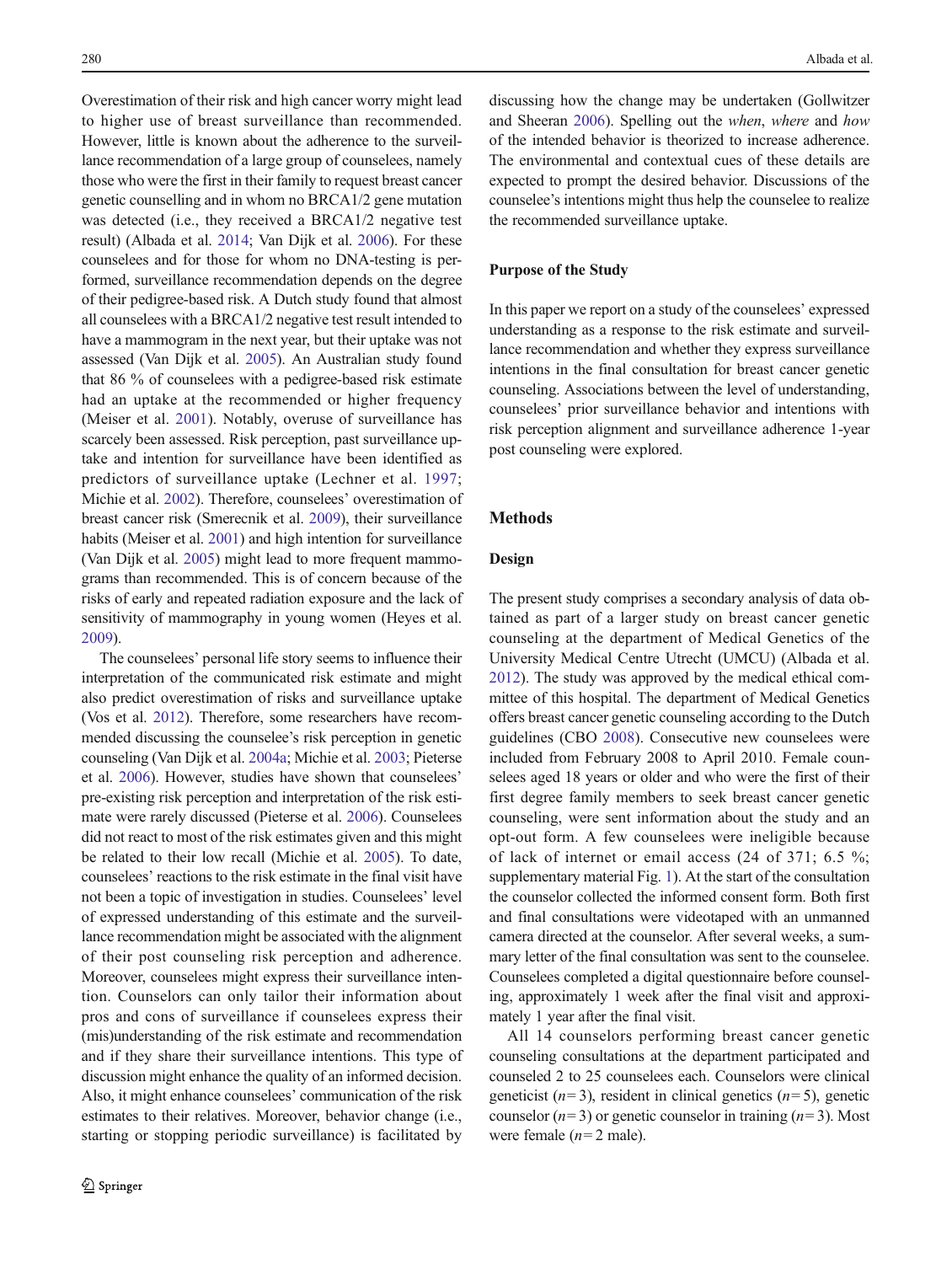### Sample

The current paper reports on 162 female counselees who received an indication for diagnostic DNA-testing for themselves or a breast cancer affected relative and/or a follow-up consultation. For 9 counselees the follow-up consultation was not videotaped due to logistic failure. For one counselee the single first consultation was not videotaped due to logistic failure and there was no follow-up consultation. Thus, the results concerning the risk communication are based on 152 counselees. Data were initially gathered for a randomized controlled trial of the effects of a pre-visit tailored website on genetic counseling outcomes for hereditary breast cancer in which participants were randomized to receive usual care or usual care plus an educational website. In the current study, this group allocation was controlled for.

## Instrumentation and Procedures

## Counselee Characteristics

Having children, family cancer history and educational attainments were assessed in the baseline counselee questionnaire. The family (cancer) history was derived from the medical file if missing. Two missing values on education were imputed with the median. The breast cancer disease status (affected/ unaffected), referral pathway (by GP/medical consultant), indication for DNA-test and test uptake were derived from the medical file. Counselors rated the counselees' risk to (re-)develop breast cancer in the future on a scale from 0 to 100 % in this questionnaire. Their estimation was based on the Claus tables and the Claus extended formula (Van Asperen et al. [2004\)](#page-10-0). When the risk estimate was revised due to, for instance, changes in the family cancer history or newly available DNAtest results, we used the revised risk estimate from the medical file. For five breast cancer affected counselees with a BRCA1/ 2 negative DNA-test result this estimate was missing and was imputed with the mean estimate for affected counselees with indication for testing and a BRCA1/2 negative test result.

### Counselee Questionnaires

Counselees rated their perceived risk to (re-)develop breast cancer in the future and this risk for their first degree female relatives (FDFR) on visual analogue scales from 0 to 100 %. Risk perception was defined as aligned if the counselee and counselor estimates were within the same risk category [e.g. population or slightly increased risk (<20 %), moderate (20– 30 %) or high risk ( $\geq$ 30 %) of developing breast cancer (again)]. This measure was chosen because the recommendation for surveillance is based on these risk categories (Van Dijk et al. [2004a](#page-10-0); CBO [2008\)](#page-9-0).

The breast cancer worry in the past 2 weeks was assessed with the Cancer Worry Scale (Van Oostrom et al. [2007](#page-10-0)). Three questions assessed the frequency of worry about breast cancer, influence on mood, and interference with daily activities with 4-point response categories (almost never to almost always). One item assessed the extent of the worry (1not at all to 4 very much).

One question assessed how often a woman had performed breast self-examination (BSE) in the past year. The answer categories were: no, less than once a month, monthly, weekly, daily, and not applicable because of risk reducing breast surgery (Van Dijk et al. [2004b\)](#page-10-0).

Intention and adherence to surveillance recommendations are only reported for breast cancer unaffected counselees. Affected counselees receive surveillance recommendations during regular follow-up visits with their surgeon based on national guidelines (CBO [2008\)](#page-9-0). The post-visit questionnaire assessed the intention for adherence to the surveillance recommendation with the following question, "Do you think you will have a mammogram every year or at least once every 2 years if indicated?^ (Van Dijk et al. [2005\)](#page-10-0). The questionnaires 1 week and 1 year after the final consultation assessed whether the counselee had risk reducing breast surgery and whether a woman had a mammogram and/or MRI scan in the last year (no/yes; if yes, how many times and in which month and year) (Van Dijk et al. [2004b\)](#page-10-0). Adherence to surveillance recommendations was determined by comparing the uptake of mammography and/or MRI in the last year to the age and risk specific surveillance recommendations. These recommendations were based on the Dutch breast cancer guideline (CBO [2008](#page-9-0); Supplementary Appendix A). The medical file was checked to see if the counselor's recommendation differed from the guideline recommendation. For some counselees the counselor had recommended surveillance from a younger age, and this was incorporated in the determination of these counselees' adherence. If the recommendation was to have a mammogram once every 2 years, the mammography uptake of the year previously, reported in the questionnaire after the final consultation, was also considered. Adherence to surveillance recommendations was scored as one in case of agreement, and zero in case of no agreement. Non-adherence was specified as underuse of surveillance if the counselee had performed no surveillance despite the counselor's positive advice given the counselee's age and risk. If the counselee had performed more mammograms/MRI than recommended or started at an earlier age than recommended, this was coded as overuse of surveillance.

### Coding of the Videotaped Consultations

The consultations were rated with the RIASgene (Albada et al. [2012](#page-9-0)), an adaptation for the genetic counseling setting of Roter's Interaction Analysis System (RIAS) (Roter [2006\)](#page-10-0).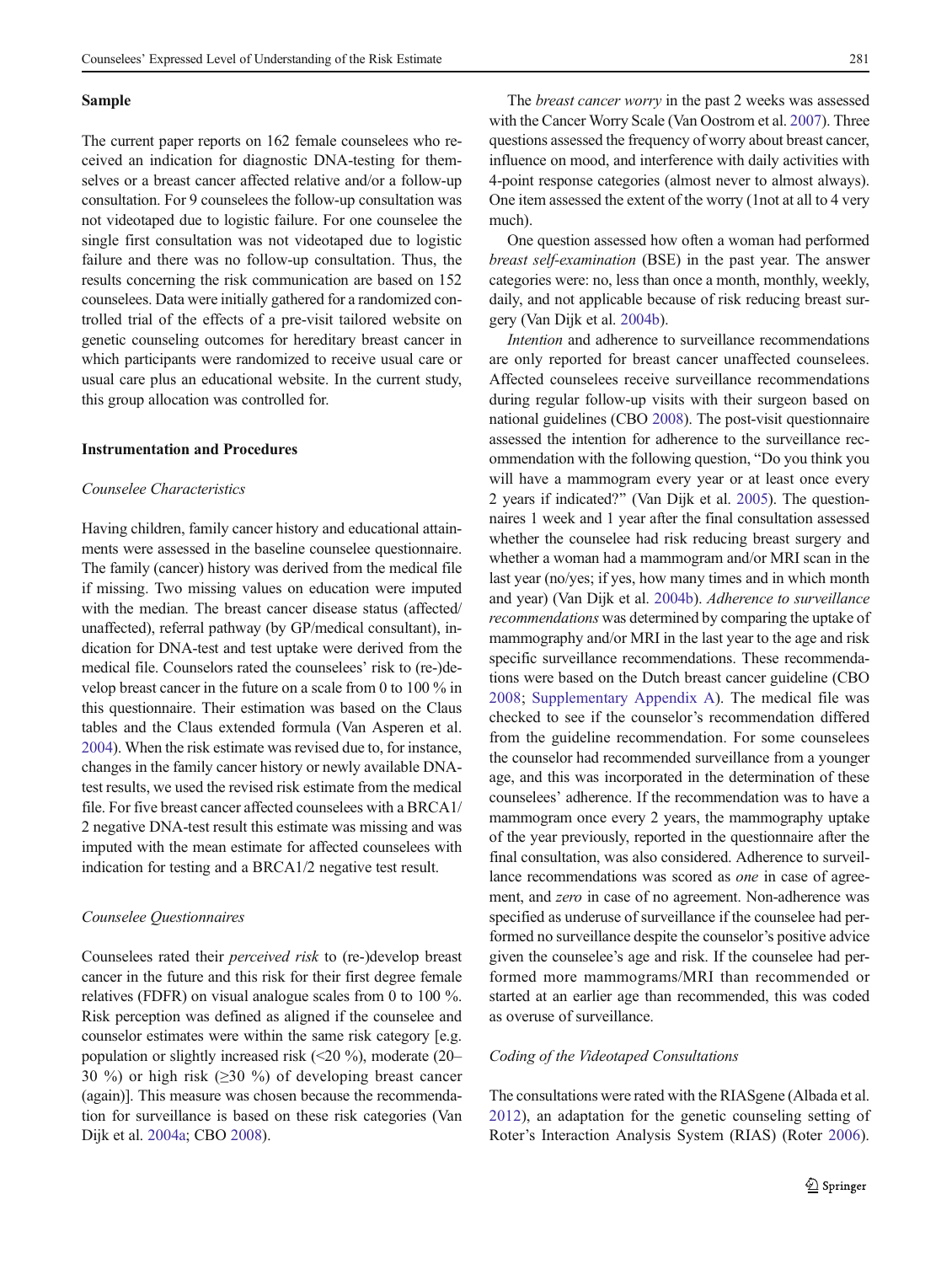This RIAS coding has been shown to have high interrater reliability (ICC=.86) (Albada et al. [2014](#page-9-0)). The RIASgene coding was used to identify counselors' utterances of the risk estimate and breast surveillance recommendation for both the counselee and her relatives. The third author (HD) transcribed the counselee's reaction to these utterances and rated: (1) misunderstanding, (2) general understanding or acceptance, (3) clear understanding (i.e. a rehearsal of the risk or recommendation in the counselee's own words or a reflection on its meaning). Both the wording and tone of voice were taken into account when coding the reaction. We determined whether the counselee had given at least one utterance indicating clear understanding, general understanding and an indication for misunderstanding (1/0). Additionally, HD checked whether the counselee had said something about her view on her risk perception, transcribed it, and coded whether it was concordant with the risk estimate. Furthermore, intentions about surveillance were transcribed and scored for whether they included details concerning where, when and how surveillance would be completed.

### Data Analyses

A variable was created for whether a counselee had uttered at least one clear understanding of the risk estimate or a statement of concordant risk perception (yes/no). Associations with risk perception alignment, breast cancer worry and adherence to breast surveillance recommendations were explored with Chi-square tests. Associations between prior mammography uptake and adherence and prior breast selfexamination (BSE) uptake and post counseling BSE uptake were explored with Chi-square tests. Additionally, adherence to breast surveillance recommendation was the dependent variable in a multilevel regression equation for unaffected counselees with a positive surveillance recommendation. This regression was also performed for unaffected counselees with a recommendation not to perform surveillance. In both regression equations the following dependent variables were determined a priori: past uptake, risk perception alignment, intention, whether a surveillance recommendation was discussed and intervention allocation. Intervention allocation had no significant association ( $Chi<sup>2</sup>$  test) with any of the outcome variables. Counselees were nested within counselors. Analyses were performed with Stata 11.

# **Results**

### Sample Characteristics

The response rate was 58.6 %. Half of the decliners gave a reason (72/139; 50.4 %, see flowchart Fig. 1). Most preferred the visit not be videotaped (48/72; 66.7 %). There were no significant differences between participants and decliners in age, disease status, family history of cancer and referral pathway. Most  $(n=97)$  counselees had a follow-up consultation, and 65 counselees had a single consultation (Table [1](#page-4-0)). For 45.7 % of the counselees there was an indication for DNAtesting of themselves, and these were primarily breast cancer affected counselees. For 48.8 % of the counselees there was an indication for DNA-testing for a relative. For 53 (70.7 %) of the latter counselees, testing was not performed because the affected relative was not (yet) willing or able to be tested, was not requested to be tested by the counselee or was deceased. For the counselees for whom a DNA-test was performed, 81.2 % received a BRCA1/2 negative test result. Counselees for whom no DNA-test was performed, and those receiving a BRCA1/2 negative test result, received a pedigree based risk estimate. None of the counselees had undergone prophylactic breast surgery pre-counseling.

We conducted a validity check on the self-reported surveillance uptake by comparing this to medical records. Ten breast cancer unaffected counselees had surveillance in the UMCU and had completed the question regarding mammography/ MRI uptake. For all of them their self-reported surveillance uptake was confirmed by the surveillance uptake as registered (data not shown). Seven of these counselees had performed surveillance, and this was initiated because of increased risk.

### Inter-Rater Agreement

All possible expressions of an intention were discussed by HD and the first author (AA). For 74 final visits the level of agreement was coded by two coders independently. The percentage of agreement between the raters for whether the counselee had expressed clear understanding varied from 70 to 85 %, for whether the counselee had expressed understanding agreement ranged from 75 to 91 %, and for misunderstanding it ranged from 83 to 96 %. When the coders did not agree, they discussed the response and again viewed the video, if needed, to reach consensus.

# Risk Communication

Twenty-three counselees had not received a personal breast cancer risk estimate in their final consultation (17 unaffected and 6 affected, Table [2\)](#page-5-0). This was often because further medical information about relatives was needed or there was an indication for DNA-testing of a relative but this test was not performed. Approximately one-quarter (24.6 %) of the breast cancer unaffected counselees, and 35.9 % of the affected counselees, uttered clear understanding of the risk estimate. Twenty-five counselees expressed something about their view on their risk perception in the consultation. For four of them, their expressed view signaled a misunderstanding or unexpectedness of the risk estimate given by the counselor; for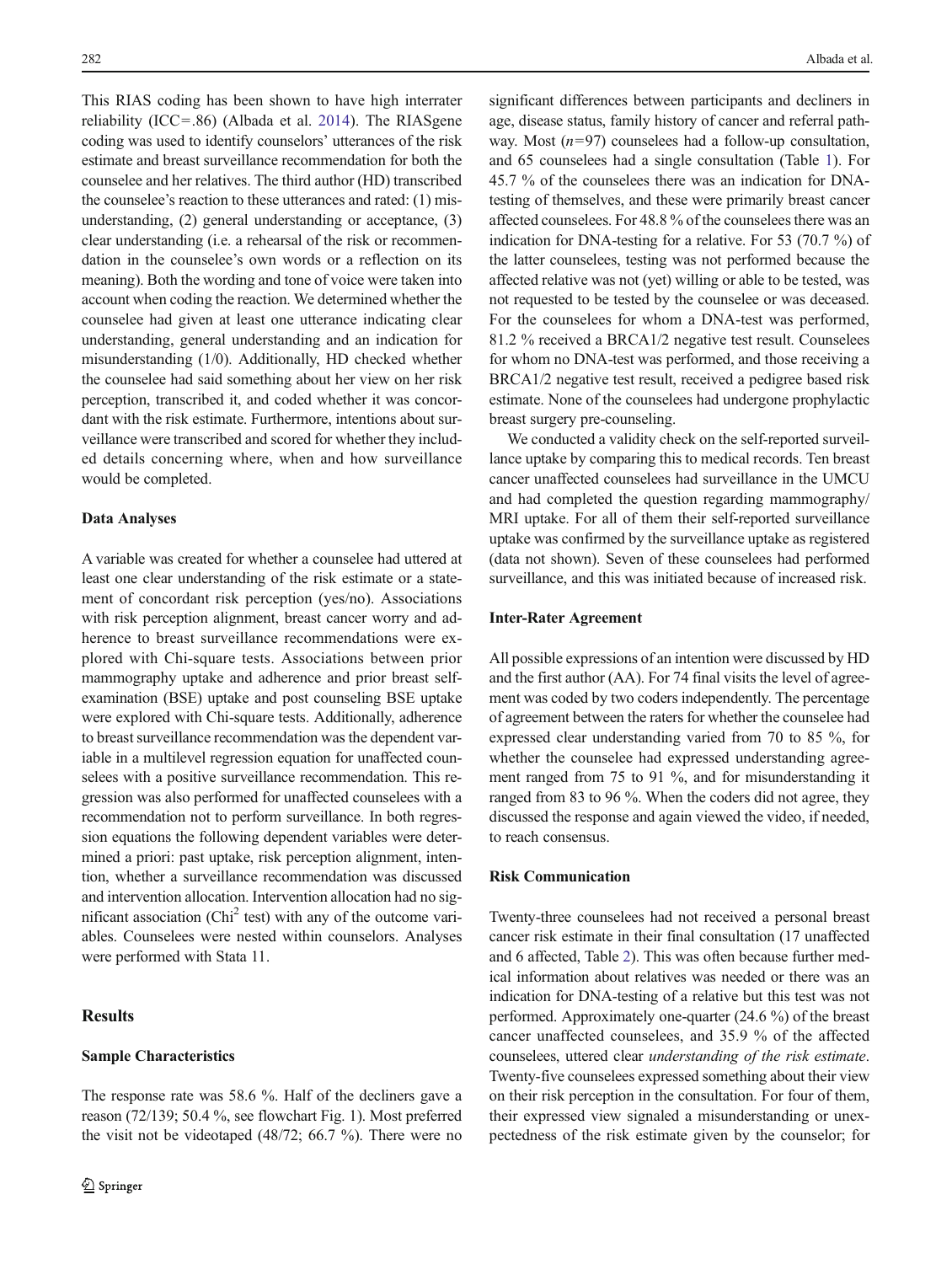#### <span id="page-4-0"></span>Table 1 Counselee characteristics

| Age (years)***                                                                                                                    | Unaffected<br>$(n=89)$        |                          | Affected<br>$(n=73)$          |                    | Total<br>$(N=162)$            |                             |
|-----------------------------------------------------------------------------------------------------------------------------------|-------------------------------|--------------------------|-------------------------------|--------------------|-------------------------------|-----------------------------|
|                                                                                                                                   | M<br>37.9<br>$\boldsymbol{n}$ | Sd<br>10.6<br>$\%$       | M<br>47.5<br>$\boldsymbol{n}$ | Sd<br>10.3<br>$\%$ | M<br>42.2<br>$\boldsymbol{n}$ | Sd<br>11.5<br>$\frac{0}{0}$ |
| Children (having children)**                                                                                                      | 52                            | 58.4                     | 60                            | 82.2               | 112                           | 69.1                        |
| Education <sup>a</sup> :                                                                                                          |                               |                          |                               |                    |                               |                             |
| <high level<="" school="" td=""><td>2</td><td>2.3</td><td><math>\overline{0}</math></td><td>0.0</td><td>2</td><td>1.3</td></high> | 2                             | 2.3                      | $\overline{0}$                | 0.0                | 2                             | 1.3                         |
| High school/ Secondary education                                                                                                  | 26                            | 29.9                     | 19                            | 26.8               | 45                            | 28.5                        |
| Middle vocational education                                                                                                       | 25                            | 28.7                     | 23                            | 32.4               | 48                            | 30.4                        |
| University (MSc/BSc)/higher vocational education (BSc)                                                                            | 34                            | 39.1                     | 29                            | 40.9               | 63                            | 39.9                        |
| Referred by GP (vs. consultant)***                                                                                                | 65                            | 73.0                     | 11                            | 15.1               | 76                            | 46.9                        |
| Follow-up consultation (vs. only one consultation)***                                                                             | 32                            | 36.0                     | 65                            | 89.0               | 97                            | 59.9                        |
| Indication for DNA-testing <sup>b</sup>                                                                                           | 83                            | 93.3                     | 70                            | 95.9               | 153                           | 94.4                        |
| For counselee                                                                                                                     | 8                             | 9.0                      | 66                            | 90.4               | 74                            | 45.7                        |
| Test uptake                                                                                                                       | 3                             | $\overline{\phantom{0}}$ | 59                            |                    | 62                            | $\overline{\phantom{0}}$    |
| For relative                                                                                                                      | 75                            | 84.3                     | 4                             | 5.5                | 79                            | 48.8                        |
| Test uptake                                                                                                                       | 22                            | $\overline{\phantom{0}}$ | $\mathbf{1}$                  | -                  | 23                            |                             |
| $BRCA1/2$ -test result <sup>c</sup>                                                                                               |                               |                          |                               |                    |                               |                             |
| BRCA1/2 negative                                                                                                                  | 21                            |                          | 48                            |                    | 69                            | 42.6                        |
| BRCA1/2 mutation carriers                                                                                                         | <b>NA</b>                     | <b>NA</b>                | 7                             |                    | $\tau$                        | 4.3                         |
| 50 % risk of being a BRCA1/2 mutation carrier <sup>d</sup>                                                                        | 3                             |                          | <b>NA</b>                     | NA                 | 3                             | 1.9                         |
| VUCS <sup>e</sup>                                                                                                                 | $\mathbf{1}$                  | 1.1                      | 6                             | 8.2                | $\tau$                        | 4.3                         |
| Breast cancer risk category counselee**                                                                                           |                               |                          |                               |                    |                               |                             |
| Population (<20 % lifetime risk)                                                                                                  | 35                            | 39.3                     | 44                            | 60.3               | 79                            | 48.8                        |
| Moderate (20-30 % lifetime risk)                                                                                                  | 42                            | 47.2                     | 15                            | 20.6               | 57                            | 35.2                        |
| High $(\geq 30\%$ lifetime risk)                                                                                                  | 12                            | 13.5                     | 14                            | 19.2               | 26                            | 16.1                        |
| Breast cancer risk category FFDR                                                                                                  |                               |                          |                               |                    |                               |                             |
| Population (<20 % lifetime risk)                                                                                                  | 37                            | 41.6                     | 35                            | 48.0               | 72                            | 44.4                        |
| Moderate (20-30 % lifetime risk)                                                                                                  | 38                            | 42.7                     | 25                            | 34.3               | 63                            | 38.9                        |
| High $(\geq 30\%$ lifetime risk)                                                                                                  | 14                            | 15.7                     | 13                            | 17.8               | 27                            | 16.7                        |

<sup>a</sup> 4 missing values; <sup>b</sup> for 10 counselees there was a second consultation to determine whether there was an indication for DNA-testing and medical file data from relatives showed that there was none, for 4 of these counselees the counselor had indicated that there was an indication for DNA-testing after the first consultation; <sup>c</sup> One test result indicated a BRCA1/2-mutation as well as an unclassified variant; <sup>d</sup> breast cancer unaffected counselees with a first degree relative who tested positive for a BRCA1/2 mutation; "Variant of Unknown Clinical Significance; Significant difference between breast cancer affected and unaffected counselees; t-test and  $X^2$  \*\*  $p<.01$  \*\*\* $p<.001$ 

the others their view signaled understanding of the estimate (not in Table). Four of the five counselees who had uttered a misunderstanding of their risk estimate or a discordant risk perception had misaligned risk perceptions 1 year postcounseling.

Forty percent of the unaffected counselees uttered a clear understanding of the surveillance recommendation. Of the four unaffected counselees who uttered a disagreement with the surveillance recommendation, two were adherent 1 year post-counseling. Nine (5.8 %) counselees expressed a surveillance intention (supplementary material: Fig. 2). Six of them were breast cancer unaffected. Four counselees expressed an intention to perform mammogram/MRI to adhere to the recommendation, and three of them were adherent. One counselee expressed an intention for mammography uptake at an earlier age than recommended, and she had indeed performed a mammogram 1 year post-counseling. Four intentions included information about when to perform the surveillance, and two included information about where or with which health care provider to arrange the surveillance.

### Risk Perception and Adherence

Immediately post-counseling about half of the unaffected counselees (48.6 %) accurately perceived their breast cancer risk and 38.6 % overestimated their risk (Table [3](#page-6-0)).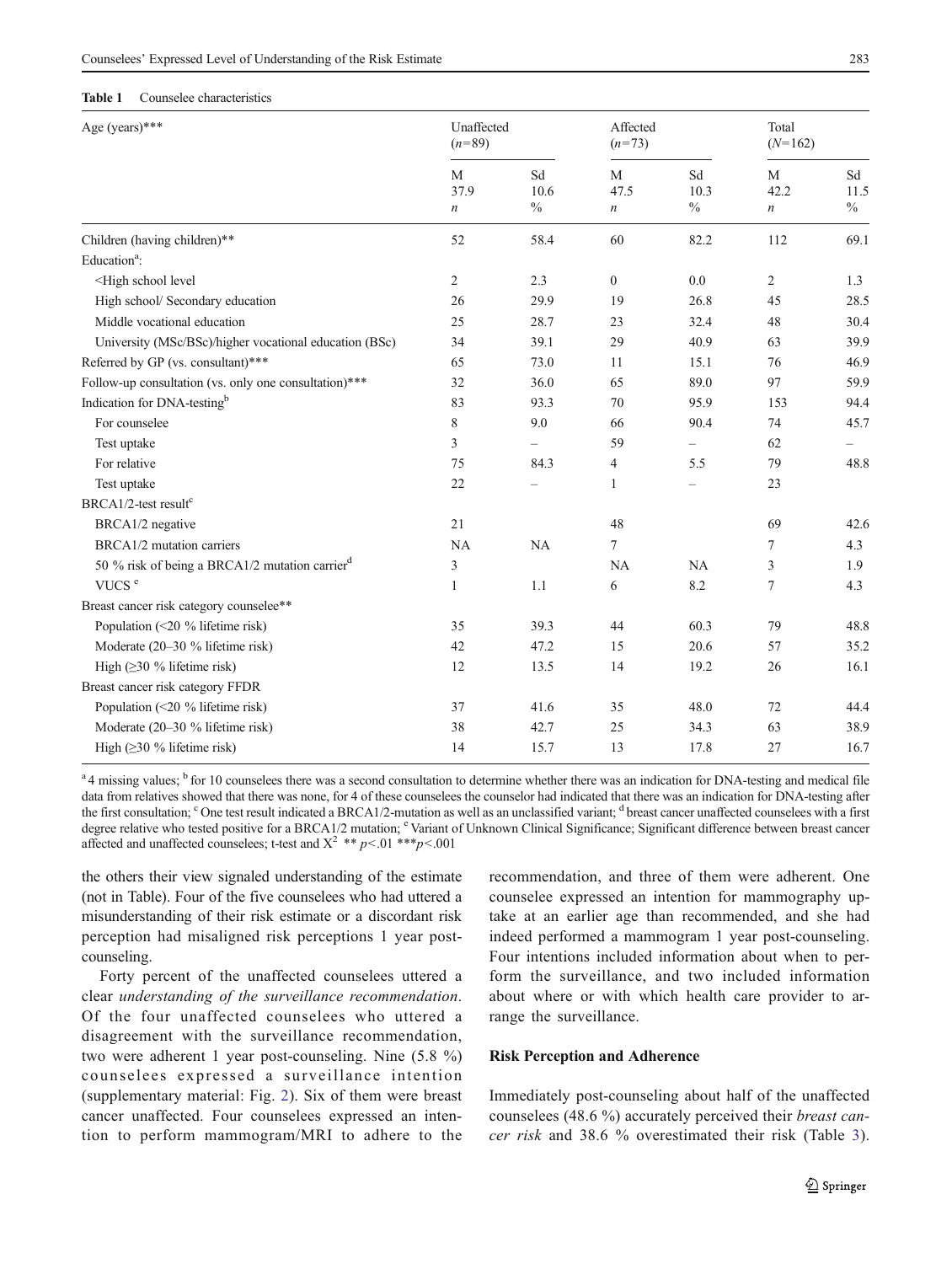|                                                                    | Unaffected counselees $(n=82)$   |                                                  |                       |                                     | Affected counselees $(n=70)$     |                                                  |                                     |                                     |
|--------------------------------------------------------------------|----------------------------------|--------------------------------------------------|-----------------------|-------------------------------------|----------------------------------|--------------------------------------------------|-------------------------------------|-------------------------------------|
|                                                                    | Visits with                      | Ce response in visits including a risk estimate* |                       |                                     | Visits with                      | Ce response in visits including a risk estimate* |                                     |                                     |
|                                                                    | risk estimate<br>$n\binom{0}{0}$ | Clear understanding<br>n(%)                      | Understanding<br>n(%) | Misunderstanding<br>$n\binom{0}{0}$ | risk estimate<br>$n\binom{0}{0}$ | Clear understadning<br>n(%)                      | Understanding<br>$n$ $\binom{0}{0}$ | Misunderstanding<br>$n\binom{0}{0}$ |
| Communica-tion of risk                                             | $65(79.3)$ **                    | 16(24.6)                                         | 60(92.3)              | 1(1.5)                              | 64 (91.4)                        | 23 (35.9)                                        | 60(93.8)                            | 1(1.6)                              |
| Communication of risk<br>estimate counselee                        | 45 (54.9)                        | 7(15.6)                                          | 41 (89.1)             | 1(2.2)                              | 44 (62.9)                        | 12(27.3)                                         | 41 (93.2)                           | 0(0.0)                              |
| estimate FFDR                                                      | Advice discussed                 | % of visits with advice<br>Clear understanding   | Understanding         | Misunderstanding                    |                                  | % of visits with advice<br>Clear understadning   | Understanding                       | Misunderstanding                    |
| Advice about breast                                                | 50(61.0)                         | 20 (40.0)                                        | 45 (90.0)             | 5(10.0)                             | I                                | Ï                                                |                                     |                                     |
| surveillance counselee<br>surveillance FFDR<br>Advice about breast | $19(23.2)$ **                    | 4(21.1)                                          | 15 (79.0)             | 1(5.3)                              | 42 (60.0)                        | 15(35.7)                                         | 36 (85.7)                           | 2(4.8)                              |
|                                                                    |                                  |                                                  |                       |                                     |                                  |                                                  |                                     |                                     |

<span id="page-5-0"></span>Table 2 Risk estimation and surveillance recommendations and the percentages of visits in which the counselee responded with at least one utterance indicating understanding or misunderstanding ( $N=152$ )<sup>a</sup> misunderstanding  $(N=152)^a$ 

Table 2 Risk estimation and surveillance recommendations and the percentages of visits in which the counselee responded with at least one utterance indicating understanding or

 $C r$  counselor,  $c\boldsymbol{e}$  counselee Cr counselor, ce counselee

<sup>a</sup> 10 Missing cases due to logistic failure to record the final consultation <sup>a</sup> 10 Missing cases due to logistic failure to record the final consultation

\*Categories are not mutually exclusive, counselees have given more than one type of response \*Categories are not mutually exclusive, counselees have given more than one type of response

\*\*Significant difference between breast cancer affected and unaffected counselees  $p$ <.05 \*\*Significant difference between breast cancer affected and unaffected counselees p<.05

- Not Applicable as no advice for surveillance is given to breast cancer affected counselees - Not Applicable as no advice for surveillance is given to breast cancer affected counselees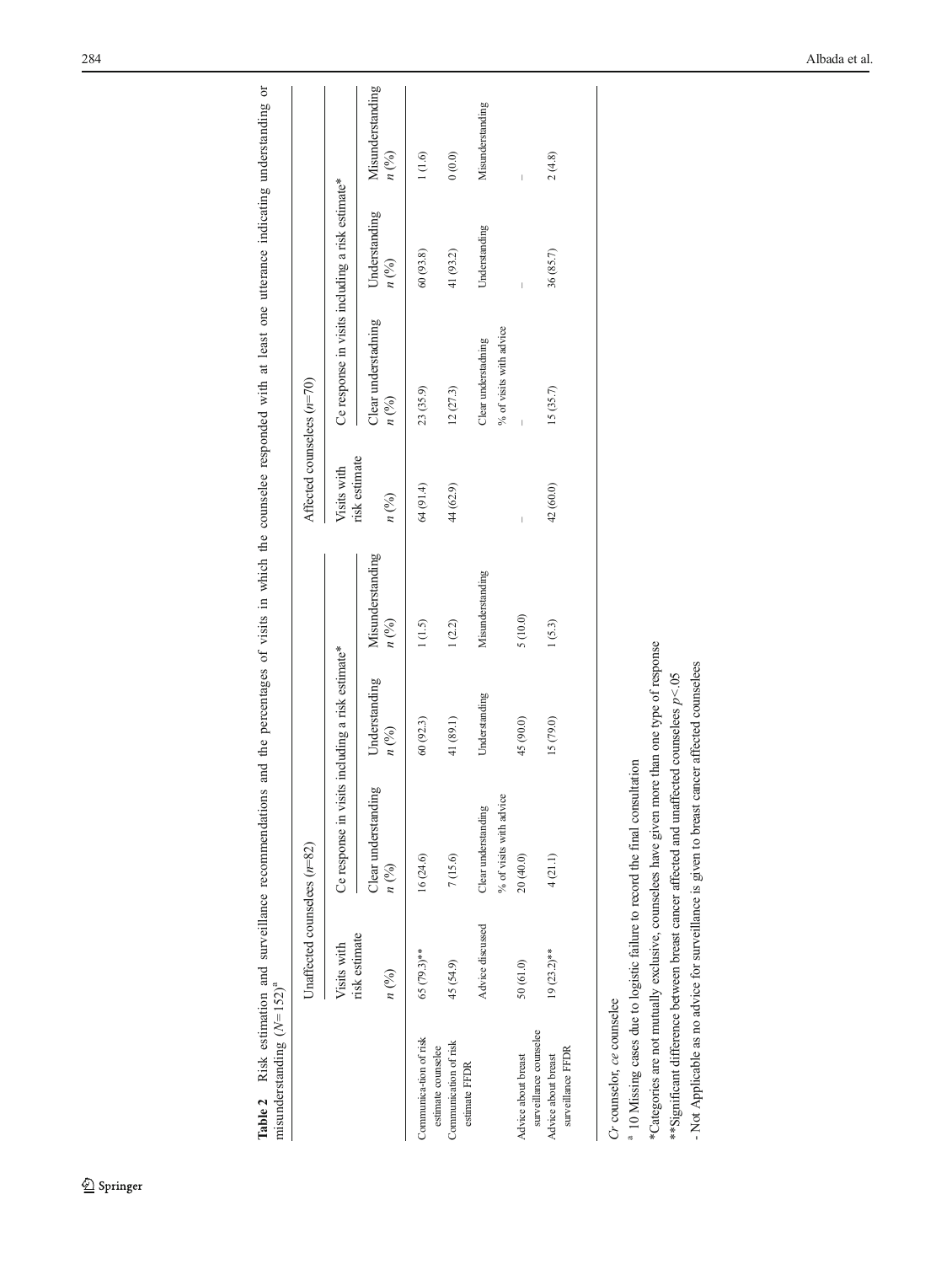<span id="page-6-0"></span>

| Risk perception alignment post counseling and 1 year after counseling<br><b>Table 3</b> |  |  |
|-----------------------------------------------------------------------------------------|--|--|
|-----------------------------------------------------------------------------------------|--|--|

|                                                          | Total            | Accurate perception |                   | Overestimation           |                          | Underestimation          |                          |
|----------------------------------------------------------|------------------|---------------------|-------------------|--------------------------|--------------------------|--------------------------|--------------------------|
|                                                          | $\boldsymbol{n}$ | $\boldsymbol{n}$    | $\frac{0}{0}$     | $\boldsymbol{n}$         | $\frac{0}{0}$            | $\boldsymbol{n}$         | $\frac{0}{0}$            |
| After genetic counseling( $n=124$ )                      |                  |                     |                   |                          |                          |                          |                          |
| Breast cancer unaffected counselees <sup>a</sup>         | 70               | 34                  | 48.6              | 27                       | 38.6                     | 9                        | 12.9                     |
| Br risk $\leq$ 20 $^{\circ}$                             | 28               | 15                  | 53.6              | 13                       | 46.4                     |                          |                          |
| Br risk 20-30                                            | 32               | 12                  | 37.5              | 14                       | 43.8                     | 6                        | 18.8                     |
| Br risk $>30^{b,c}$                                      | 8                | 5                   |                   | $\overline{\phantom{0}}$ | $\overline{\phantom{0}}$ | 3                        |                          |
| 50 % risk of being BRCA1/2 mutation carrier <sup>b</sup> | $\overline{c}$   | $\overline{2}$      |                   | $\Omega$                 | $-$                      | $\Omega$                 |                          |
| Breast cancer affected counselees*                       | 55               | 36                  | 65.5              | 9                        | 16.4                     | 10                       | 18.2                     |
| Br risk $\leq 20^\circ$                                  | 25               | 21                  | 84.0              | 4                        | 16.0                     | $\overline{\phantom{0}}$ |                          |
| Br risk 20-30                                            | 20               | 10                  | 50.0              | 5                        | 25.0                     | 5                        | 25.0                     |
| Br risk $>30^{b,c}$                                      | 4                | 2                   |                   |                          |                          | 2                        |                          |
| BRCA1/2 mutation carriers <sup>b</sup>                   | 6                | 3                   |                   | $\mathbf{0}$             | $\overline{\phantom{0}}$ | 3                        |                          |
| One year after the final visit $(N=142)$                 |                  |                     |                   |                          |                          |                          |                          |
| Breast cancer unaffected counselees <sup>a</sup>         | 78               | 27                  | 34.6              | 43                       | 55.1                     | 8                        | 10.3                     |
| Br risk $\leq 20^\circ$                                  | 30               | 8                   | 26.7              | 22                       | 73.3                     | $\overline{\phantom{0}}$ |                          |
| Br risk 20-30                                            | 38               | 14                  | 36.8              | 21                       | 55.3                     | 3                        | 7.9                      |
| Br risk $>30^{b,c}$                                      | 8                | 4                   | $\qquad \qquad -$ | $\overline{\phantom{0}}$ | $\overline{\phantom{0}}$ | 4                        |                          |
| 50 % risk of being BRCA1/2 mutation carrier <sup>b</sup> | $\overline{c}$   | $\mathbf{1}$        |                   | $\theta$                 | $\overline{\phantom{0}}$ | 1                        |                          |
| Breast cancer affected counselees*                       | 60               | 31                  | 51.7              | 21                       | 35.0                     | 8                        | 13.3                     |
| Br risk $\leq 20^\circ$                                  | 29               | 19                  | 65.5              | 10                       | 34.5                     | $\overline{\phantom{0}}$ | $\overline{\phantom{0}}$ |
| Br risk 20-30                                            | 22               | 5                   | 22.7              | 11                       | 50.0                     | 6                        | 27.3                     |
| Br risk $>30^{b,c}$                                      | 3                | 3                   |                   | $\overline{\phantom{0}}$ | $\qquad \qquad -$        | $\mathbf{0}$             |                          |
| $BRCA1/2$ mutation carriers <sup>b</sup>                 | 6                | 4                   |                   | $\mathbf{0}$             |                          | $\mathfrak{2}$           | $\overline{\phantom{0}}$ |

<sup>a</sup> Including counselees who received an indication for DNA-testing for a relative but no testing was performed, counselees received an uninformative result and counselees who received a VUCS

<sup>b</sup> Because of low numbers no percentages are displayed

<sup>c</sup>Underestimation of risk category is not possible for counselees in the lowest risk category and overestimation of risk category not possible for counselees in highest risk category

\* For breast cancer affected counselees their perception of the risk for their first degree female relatives was compared to the counselor's estimate of this risk

More than half of the affected counselees (65.5 %) correctly estimated the risk for their FDFR. At 1 year post counseling there were significantly less counselees with an accurate risk perception than 1 week post-counseling  $(X^2=13.70; p=.000)$ . Most unaffected counselees (55.1 %) overestimated their risk. More than one-third of the affected counselees (35.0 %) overestimated the risk for their FDFR. Having received a personal risk estimate in the final visit was not significantly related to the risk perception alignment for themselves  $(X^2 = .33; p = .57)$ . Also, there was no significant association between the utterance of a clear understanding or concordant risk perception in the visit and the alignment of risk perception post-visit  $(X^2=1.17; p=.28)$ .

Counselees' breast cancer worry had lowered from pre- to post-counseling  $(1.75 \text{ vs. } 1.64; t=2.51; p=0.01)$ and from pre- to 1 year post-counseling (1.75 vs. 1.64;  $t=2.79$ ;  $p=.006$ ). Their breast cancer worry was not significantly associated with expressed understanding of the risk estimate at any of the time points.

Less than one-tenth of the breast cancer unaffected counselees performed more than monthly BSE (Table [4](#page-7-0)). Of the breast cancer affected counselees, more than one-fifth performed more than monthly BSE. Post counseling, counselees intended to perform BSE more frequently than they had done precounseling  $(n=99; X^2=43.6; p=.000)$  and 1 year postcounseling the uptake was higher than pre-counseling  $(n=128; X^2=27.4; p=.000).$ 

Almost half of the breast cancer unaffected counselees had a *mammogram* in the year before their first consultation  $(n=$ 42; 48.3 %). Post counseling almost all unaffected counselees  $(n=73; 91.3 \%)$  intended to have a mammogram/MRI if this was indicated. One year after the final consultation, almost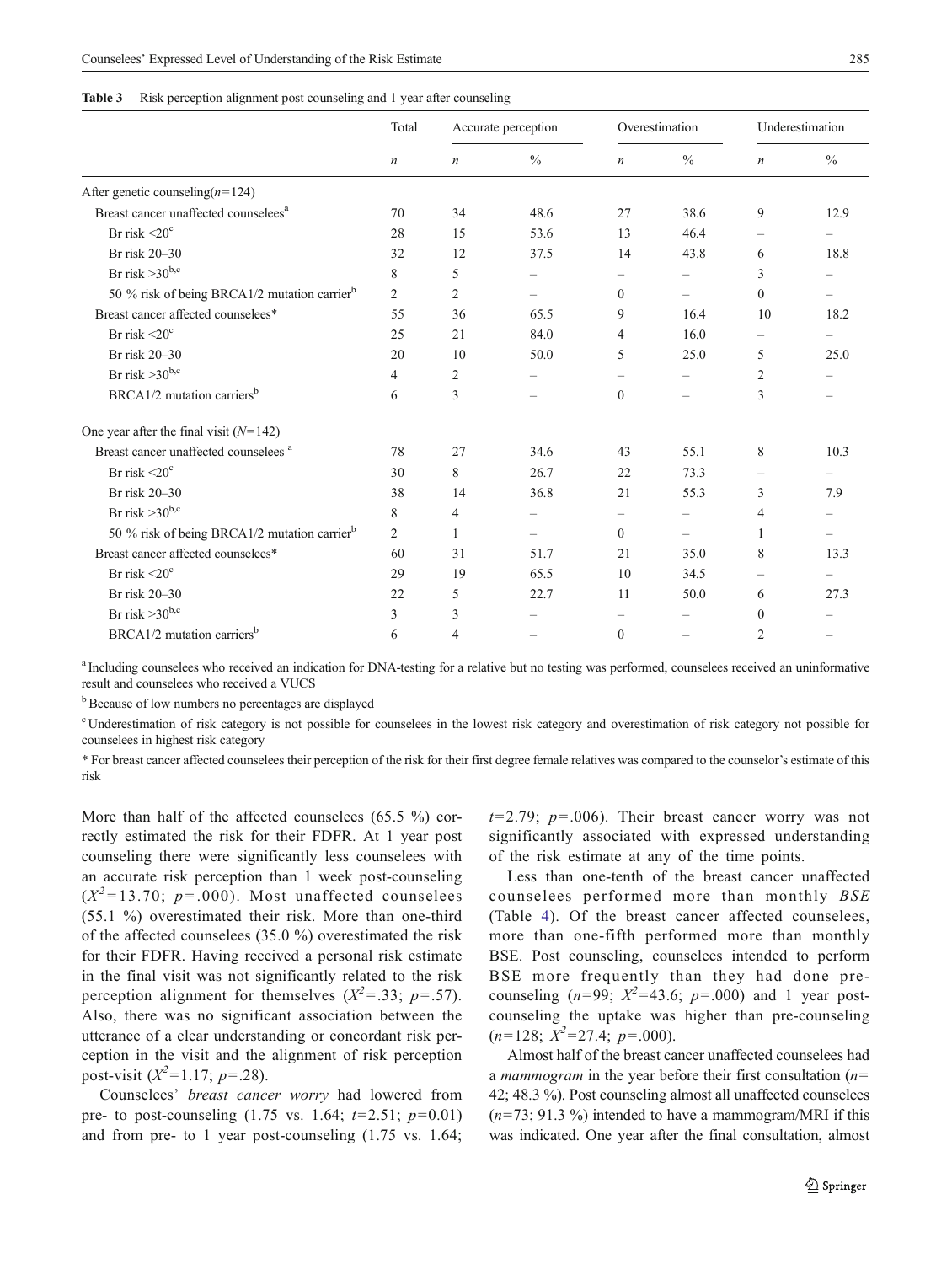|                                                                    | $\boldsymbol{n}$ | Weekly or more frequently |               | Monthly          |               | $<$ Monthly      |                          | Never            |               |
|--------------------------------------------------------------------|------------------|---------------------------|---------------|------------------|---------------|------------------|--------------------------|------------------|---------------|
|                                                                    |                  | $\boldsymbol{n}$          | $\frac{0}{0}$ | $\boldsymbol{n}$ | $\frac{0}{0}$ | $\boldsymbol{n}$ | $\frac{0}{0}$            | $\boldsymbol{n}$ | $\frac{0}{0}$ |
| Before genetic counseling                                          |                  |                           |               |                  |               |                  |                          |                  |               |
| Breast cancer unaffected counselees                                | 87               | 6                         | 6.9           | 33               | 37.9          | 36               | 41.4                     | 12               | 13.8          |
| Br risk $\leq$ 20                                                  | 33               | $\overline{2}$            | 6.1           | 15               | 45.5          | 13               | 39.4                     | 3                | 9.1           |
| Br risk 20-30                                                      | 41               | 3                         | 7.3           | 13               | 31.7          | 19               | 46.3                     | 6                | 14.6          |
| Br risk $>30$                                                      | 10               |                           | 10.0          | 4                | 40.0          | 4                | 40.0                     | $\mathbf{1}$     | 10.0          |
| 50 % risk of being BRCA1/2<br>mutation carrier <sup>b</sup>        | 3                | $\Omega$                  |               |                  |               | $\theta$         | $\qquad \qquad -$        | $\overline{2}$   | —             |
| Breast cancer affected counselees                                  | 71               | 11                        | 15.5          | 20               | 28.2          | 27               | 38.0                     | 13               | 18.3          |
| Counselees with a pedigree based<br>risk estimation <sup>c</sup>   | 64               | 11                        | 17.2          | 17               | 26.6          | 25               | 39.1                     | 11               | 17.2          |
| BRCA1/2 mutation carriers <sup>b</sup>                             | 7                | $\mathbf{0}$              |               | 3                |               | $\overline{2}$   |                          | $\overline{2}$   |               |
| One year after the final visit                                     |                  |                           |               |                  |               |                  |                          |                  |               |
| Breast cancer unaffected counselees                                | 74               | 7                         | 9.5           | 34               | 46.0          | 23               | 31.1                     | 10               | 13.5          |
| Br risk $<$ 20                                                     | 28               | $\overline{2}$            | 7.1           | 12               | 42.9          | 10               | 35.7                     | 4                | 14.3          |
| Br risk 20-30                                                      | 36               | 3                         | 8.3           | 19               | 52.8          | 10               | 27.8                     | 4                | 11.1          |
| Br risk $>30^b$                                                    | 8                |                           |               | 3                |               | 3                | $\overline{\phantom{0}}$ | 1                |               |
| 50 % risk of being BRCA1/2<br>mutation carrier <sup>b</sup>        | 2                | $\mathbf{1}$              |               | $\Omega$         |               | $\Omega$         | $\overline{\phantom{0}}$ | 1                |               |
| Breast cancer affected counselees                                  | 57               | 13                        | 22.8          | 23               | 40.4          | 16               | 28.1                     | 5                | 8.8           |
| Counselees with a pedigree based<br>risk estimation <sup>c,d</sup> | 53               | 13                        | 24.5          | 21               | 39.6          | 15               | 28.3                     | $\overline{4}$   | 7.6           |
| BRCA1/2 mutation carriers <sup>b,d</sup>                           | 4                | $\Omega$                  |               | $\overline{2}$   |               |                  |                          |                  |               |

<span id="page-7-0"></span>Table 4 Breast self-examination of breast cancer unaffected and affected counselees before genetic counseling and 1 year after their final visit  $(n=158^{\circ})$ 

<sup>a</sup> Four missing values because the counselee did not complete the question about breast self-examination

<sup>b</sup> Because of low numbers no percentages are displayed

c Mostly after an uninformative DNA-test result

<sup>d</sup> For two breast cancer affected counselees with a pedigree based risk estimation and two carriers, breast self-examination was non-applicable in the questionnaire 1 year post counseling because of a performed bilateral prophylactic mastectomy, these counselees are not included in the results at 1 year after the final visit

three quarters of breast cancer unaffected counselees (74 %) adhered to the genetic counselor's recommendation (Table [5\)](#page-8-0). Of the non-adherent counselees, 26 had a mammogram/MRI scan while this was not recommended by the counselor. Most of them  $(n=19)$  were younger than the recommended age to start mammography given their risk category. Others  $(n=7)$  had an uptake of two instead of one mammograms/MRI scans in 1 year. Two counselees had not performed a mammogram/MRI scan while this was recommended. There were no significant differences in adherence between the unaffected counselees who had received BRCA1/2 negative test result from their affected relative  $(n=17)$  and those in whom no DNA-testing was performed in relatives  $(n=49)$ . No significant associations were found between expressed a clear understanding of the surveillance recommendation and adherence ( $X^2 = .05$ ;  $p = .83$ ). In bivariate analysis, the overuse of surveillance of counselees with a negative surveillance recommendation was associated to prior mammography uptake  $(n=47; X^2=5.2; p=.02)$ . In the multilevel multivariate regression analysis, no significant associations with adherence were found.

# **Discussion**

This study is the first to explore counselees' expressed understanding of the risk estimate and surveillance recommendation in the final consultation for breast cancer genetic counseling counselees. Most counselees responded affirmatively to the disclosure of their risk estimate and the surveillance recommendation. This might have given counselors the impression that the counselee perceived her risk in accordance with the estimate given and would follow-up on the surveillance recommendation. However, in line with earlier findings (Butow et al. [2003;](#page-9-0) Smerecnik et al. [2009\)](#page-10-0), a large percentage of counselees overestimated their risk post counseling. The current study showed that counselees' expressed understanding of their risk estimate was not significantly associated with the post-counseling risk perception alignment and breast cancer worry. More elaborate exploration of counselees' beliefs about their risk might be needed to detect this lack of alignment between counselees' and counselors' views during the final visit.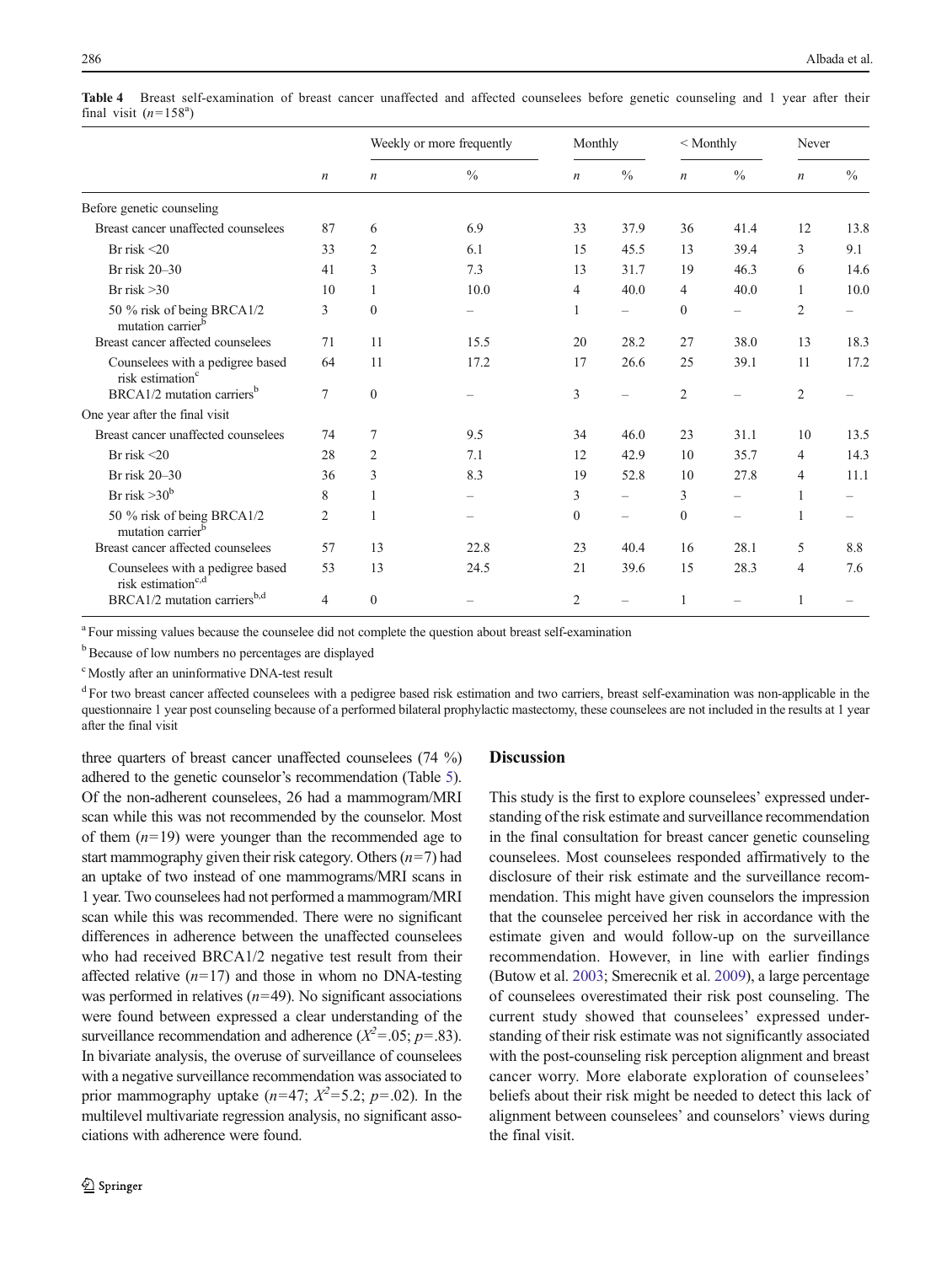<span id="page-8-0"></span>Table 5 Adherence to breast surveillance recommendations of breast cancer unaffected counselees in breast cancer genetic counseling 1 year after their last visit  $(n = 75)^{a}$ 

|                                                            |                  | Adherence        |      |  |
|------------------------------------------------------------|------------------|------------------|------|--|
|                                                            | $\boldsymbol{n}$ | $\boldsymbol{n}$ | $\%$ |  |
| Br risk $\leq$ 20 %                                        | 28               | 22               | 78.6 |  |
| Age $<50$ b,c                                              | 27               | 21               | 77.8 |  |
| $50 - 75$ <sup>d</sup>                                     | 1                | 1                |      |  |
| Br risk $20 - 30 \%$                                       | 36               | 26               | 72.2 |  |
| Age <40 $b$ ,c                                             | 21               | 14               | 66.7 |  |
| $40 - 50$                                                  | 13               | 11               | 84.6 |  |
| $50 - 75$ <sup>d</sup>                                     | 2                | 1                |      |  |
| Br risk $>30\%$                                            | 7                | 4                | 57.1 |  |
| Age $\leq 35^{\text{b,c,d}}$                               | 3                | 2                |      |  |
| $35 - 60^d$                                                | 3                | 1                |      |  |
| $60 - 75$ <sup>d</sup>                                     | 1                | 1                |      |  |
| 50 % risk of being BRCA1/2 mutation carrier <sup>d,e</sup> | 2                | $\mathfrak{D}$   |      |  |
| Total                                                      | 73               | 54               | 74.0 |  |

<sup>a</sup> Including counselees who received an indication for DNA-testing for a relative but no testing was performed, counselees received an uninformative result and counselees who received a VUCS. 14 missing values because the counselee did not complete the question about surveillance uptake

<sup>b</sup> Age categories differ per risk category based on the age and risk specific surveillance recommendations according to the Dutch Breast Cancer Guideline, see Supplementary Appendix A

<sup>c</sup> There were no counselees older than 75 in this risk group

<sup>d</sup> Because of low numbers no percentages are displayed

e The two counselees for whom a mutation was found in a relative were in the age of surveillance recommendation (25–75 years of age)

Our results suggest that surveillance uptake is high in the Netherlands, at least for counselees with BRCA1/2 negative test-result or with no available DNA-test results for their affected relative. There were only two counselees with lower surveillance uptake than recommended. Notably, one-quarter of the counselees performed more surveillance than recommended. These were mainly counselees at slightly or moderately increased risk who started periodic surveillance before the recommended age of 50 or 40 years, respectively. The intention for mammography/MRI and overuse of surveillance compared to the recommendation seem unassociated with whether counselees' expressed (mis)understanding in the final visit. Furthermore, surveillance intentions were scarcely expressed and included little information about the when, where and how of the intended behavior. This might have lead counselors to believe that the counselee intended to follow up on the surveillance recommendation. Hence, more explicit exploration of misunderstandings might be needed to explore intentions.

The need for a more elaborate discussion about counselees' risk perception in the final visit is underlined by a significant decrease in accurate risk perception in the year post counseling. This might indicate that counselees' perception of their risk drifts further away from the risk estimate given by the genetic counselor. Studies with shorter follow-up periods did not find significant decreases in risk perception (Pieterse et al. [2011](#page-10-0); Van Dijk et al. [2005;](#page-10-0) Van Dijk et al. [2006](#page-10-0)). For the majority of breast cancer unaffected counselees in the current study, the indicated DNAtest was not performed by their affected relative. Possibly, in the absence of a DNA-test result, counselees are not reassured by a pedigree-based low risk estimate and this lack of reassurance increases in the year post counseling. For counselees with a negative BRCA1/2 test result inaccurate beliefs about this test result might be related to poor adjustment (Van Dijk et al. [2006\)](#page-10-0). Counselors might thus additionally invite these counselees' views about the value of their test results in an attempt to better align the counselees' risk perception with the risk estimate.

Studies of genetic counseling in the USA and Australia found lower surveillance uptake of counselees than recommended (Botkin et al. [2003](#page-9-0); Lerman et al. [2000;](#page-10-0) Meiser et al. [2001\)](#page-10-0) and this might reflect international differences in the accessibility of mammography. In the Netherlands, surveillance is covered by (obligatory) health insurance and the average travel distance to the nearest hospital is small. Surveillance is dealt with by either a familial cancer center (Van Dijk et al. [2005\)](#page-10-0), the surgeon, GP or the National Surveillance Program. These health system characteristics might lead to relatively high surveillance uptake.

Overuse of surveillance after genetic counseling was not previously described for counselees receiving a pedigreebased risk assessment, with or without a BRCA1/2 negative test result. Lerman et al. ([2000\)](#page-10-0) found that 30 % of noncarriers after predictive BRCA testing had an annual mammogram despite this not being recommended. Michie et al. [\(2002\)](#page-10-0) found a similar desire to carry on with surveillance among counselees for predictive FAP testing who received a low risk result. Counselees felt that test results might be uncertain and reported little confidence in a genetic test based on a blood sample (Michie et al. [2003\)](#page-10-0). This may be especially true when the test was performed in an affected relative, as shown by Van Dijk et al. ([2008\)](#page-10-0). However, counselees performing regular mammograms earlier than recommended might not be aware of radiation risks and the suboptimal sensitivity of mammography in the dense breast tissue of young women (Heyes et al. [2009\)](#page-10-0).

As a referral is needed for mammography in the Netherlands, these women were probably referred by their GP. A Dutch study showed that GPs referred women for a mammogram despite a negative surveillance recommendation from the geneticist (De Bock et al. [2001](#page-10-0)). The GPs' deviation from the genetic advice seems understandable as women might appreciate a mammogram more than reassurance (De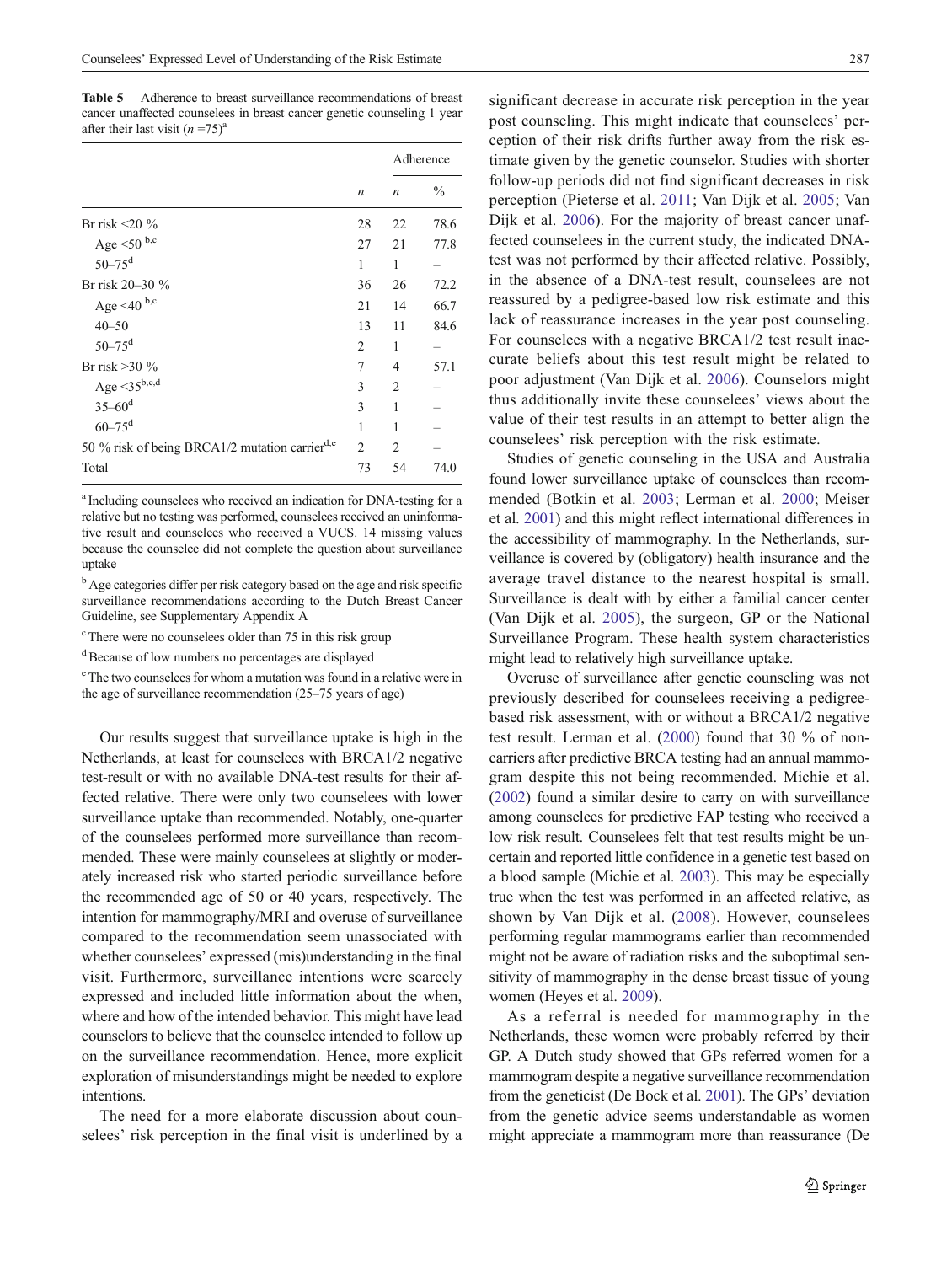<span id="page-9-0"></span>Bock et al. [2001](#page-10-0)), and patients have been reported to put pressure on their GP to receive a referral (Burke et al. 2009). Also, referring physicians have been found to underestimate the radiation risks and did not inform patients about these risks (Ricketts et al. [2013\)](#page-10-0). As mammography is covered by the health insurance system in the Netherlands and in many other countries, overuse could be included in discussions about health care costs. Opportunities to promote informed decision making regarding mammography uptake thus occur in both genetic counseling and GP practice (Sollie et al. [2015](#page-10-0)). Counselors' information about (dis)advantages of mammography and explicit invitation of opposing views might enable counselees to share their surveillance intention.

### Study Limitations and Research Recommendations

This study had several limitations. First, the questionnaire assessed counselees' intention to perform a mammogram/ MRI scan if it was recommended by the counselor. However, not all counselees received such a recommendation as for some, periodic surveillance was not indicated. Followup studies should assess intention in relation to the recommendation received. Second, we cannot be sure whether some cases of reported overuse of surveillance occurred because of breast symptoms (e.g., a lump). Third, our questionnaire did not include questions about how a referral for mammography/MRI was obtained. However, as a large majority of the breast cancer unaffected counselees was referred to genetic counseling by their GP, we assumed that these counselees also obtained their referral for a mammogram from the GP. Finally, as only nine counselees expressed their intention, we lacked power to statistically explore an association with adherence.

# Practice Implications

This study showed that counselees' risk perceptions and surveillance intentions are infrequently discussed in the final visit for breast cancer genetic counseling in the Netherlands. More elaborate discussion of these issues could enable counselors to discuss the disadvantages of periodic mammography, such as radiation risks and lack of sensitivity in young women. This might enable counselees to make a more informed decision. Moreover, motivational interviewing techniques could help counselors to discuss counselees' motivation and intentions (Rollnick et al. [2010](#page-10-0)). This would mainly involve exploration and inviting counselees to elaborate on their attitude towards and feelings about the surveillance. Furthermore, prior mammography uptake might be associated with overuse of surveillance. Therefore, if a GP is considering sending a young woman for a mammogram based on the cancer family cancer history, the woman should be referred to genetic counseling first. Early referral to genetic counseling might help to prevent

establishing a routine of regular mammography uptake without medical rationale.

Acknowledgments We want to thank all counselees, clinical geneticists, genetic counselors and residents in clinical genetics who participated in this study. We wish to thank Angela Schoemaker, Mary Velthuizen, Anita Wallet and Doortje Saya for organizing many practicalities of the study. Furthermore, we would like to thank Bianca Wiering for her coding for the interrater reliability.

Funding This study was funded by a grant (Nivel 2010–4875) from the Dutch Cancer Society.

Conflict of Interest The authors declare that they have no conflict of interest.

Human Studies and Informed Consent All procedures followed were in accordance with the ethical standards of the responsible committee on human experimentation (institutional and national) and with the Helsinki Declaration of 1975, as revised in 2000 (5). Informed consent was obtained from all patients for being included in the study.

Animal Studies No animal studies were carried out by the authors for this article.

Open Access This article is distributed under the terms of the Creative Commons Attribution 4.0 International License (http:// creativecommons.org/licenses/by/4.0/), which permits unrestricted use, distribution, and reproduction in any medium, provided you give appropriate credit to the original author(s) and the source, provide a link to the Creative Commons license, and indicate if changes were made.

## References

- Albada, A., Ausems, M. G. E. M., Van Dulmen, S. (2014). Counselee participation in final breast cancer genetic counselling visits and associations with achievement of the preferred role, cognitive outcomes, risk perception alignment and perceived personal control. Social Science and Medecine, Epub.
- Albada, A., Van Dulmen, S., Ausems, M. G. E. M., & Bensing, J. M. (2012). A pre-visit website with question prompt sheet for counselees facilitates communication in the first consultation for breast cancer genetic counselling: findings from an RCT. Genetics in Medecine, 14(5), 535–542.
- Botkin, J. R., Smith, K. R., Croyle, R. T., Baty, B. J., Wylie, J. E., Dutson, D., et al. (2003). Genetic testing for a BRCA1 mutation: prophylactic surgery and screening behavior in women 2 years post testing. American Journal of Medical Genetics, 118A, 201–209.
- Burke, W., Culver, J., Pinsky, L., Hall, S., Reynolds, S. E., Yasui, Y., et al. (2009). Genetic assessment of breast cancer risk in primary care practice. American Journal of Medical Genetics Part A, 149A, 349–56.
- Butow, P. N., Lobb, E. A., Meiser, B., Barratt, A., & Tucker, K. M. (2003). Psychological outcomes and risk perception after genetic testing and counselling in breast cancer: a systematic review. Medical Journal of Australia, 178, 77–81.
- CBO (The Dutch Institute for Healtcare Improvement). (2008). Guideline for breast cancer [Richtlijn Mammacarcinoom] (2.0). [www.](http://www.oncoline.nl/) [oncoline.nl.](http://www.oncoline.nl/)